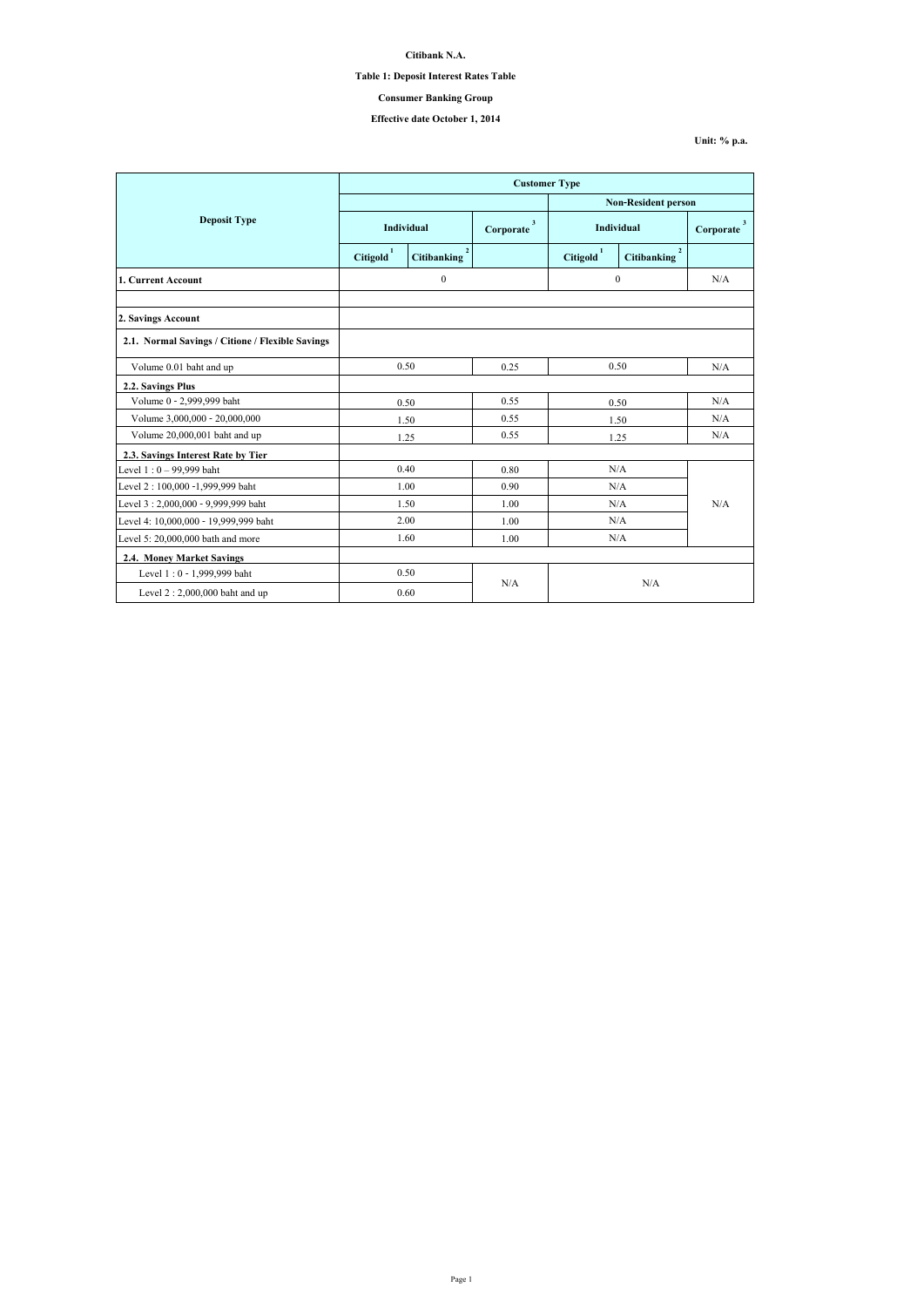## **Table 1: Deposit Interest Rates Table**

# **Effective date October 1, 2014**

|                                                                          |                       |                                      | <b>Customer Type</b>        |                            |                                   |                          |  |
|--------------------------------------------------------------------------|-----------------------|--------------------------------------|-----------------------------|----------------------------|-----------------------------------|--------------------------|--|
|                                                                          |                       |                                      |                             | <b>Non-Resident person</b> |                                   |                          |  |
| <b>Deposit Type</b>                                                      | Individual            |                                      | 3 <sup>1</sup><br>Corporate | Individual                 |                                   | $3^{\circ}$<br>Corporate |  |
|                                                                          | Citigold <sup>1</sup> | $\overline{2}$<br><b>Citibanking</b> |                             | Citigold <sup>1</sup>      | $2^{\circ}$<br><b>Citibanking</b> |                          |  |
| 3. Time Deposit                                                          |                       |                                      |                             |                            |                                   |                          |  |
| 3.1 Normal Time Deposit -                                                |                       |                                      |                             |                            |                                   |                          |  |
| Minimum opening account 100,000 Baht                                     |                       |                                      |                             |                            |                                   |                          |  |
| <b>3-Month Tenors</b>                                                    |                       |                                      |                             |                            |                                   |                          |  |
| Volume 100,000 Baht and up                                               |                       | 1.10                                 | 0.85                        |                            | N/A                               |                          |  |
| <b>6-Month Tenors</b>                                                    |                       |                                      |                             |                            |                                   |                          |  |
| Volume 100,000 Baht and up                                               |                       | 1.35                                 | 1.10                        |                            | 1.25                              | N/A                      |  |
| 9-Month Tenors                                                           |                       |                                      |                             |                            |                                   |                          |  |
| Volume 100,000 Baht and up                                               |                       | 1.55                                 | 1.30                        |                            | 1.45                              | N/A                      |  |
| <b>12-Month Tenors</b>                                                   |                       |                                      |                             |                            |                                   |                          |  |
| Volume 100,000 Baht and up                                               |                       | 1.55                                 | 1.30                        |                            | 1.45                              | N/A                      |  |
| <b>18-Month Tenors</b>                                                   |                       |                                      |                             |                            |                                   |                          |  |
| Volume 100,000 Baht and up                                               |                       | 1.65                                 | 1.40                        |                            | 1.55                              | N/A                      |  |
| <b>24-Month Tenors</b>                                                   |                       |                                      |                             |                            |                                   |                          |  |
| Volume 100,000 Baht and up                                               | 1.75                  |                                      | 1.50                        | 1.65                       |                                   | N/A                      |  |
| <b>36-Month Tenors</b>                                                   |                       |                                      |                             |                            |                                   |                          |  |
| Volume 100,000 baht and up                                               | 1.85                  |                                      | 1.60                        |                            | 1.75                              | N/A                      |  |
| <b>48-Month Tenors</b>                                                   |                       |                                      |                             |                            |                                   |                          |  |
| Volume 100,000 baht and up                                               |                       | 1.95                                 | 1.70                        |                            | 1.85                              | N/A                      |  |
| <b>60-Month Tenors</b>                                                   |                       |                                      |                             |                            |                                   |                          |  |
| Volume 100,000 baht and up                                               |                       | 2.00                                 | 1.75                        |                            | 1.90                              | N/A                      |  |
|                                                                          |                       |                                      |                             |                            |                                   |                          |  |
| 3.2 Normal Time Deposit Online -<br>Minimum opening account 100,000 Baht |                       |                                      |                             |                            |                                   |                          |  |
| <b>3-Month Tenors</b>                                                    |                       |                                      |                             |                            |                                   |                          |  |
| Volume 100,000 Baht and up                                               |                       | 1.55                                 | N/A                         |                            | 1.55                              | N/A                      |  |
| <b>6-Month Tenors</b>                                                    |                       |                                      |                             |                            |                                   |                          |  |
| Volume 100,000 Baht and up                                               |                       | 1.55                                 | N/A                         |                            | 1.55                              | N/A                      |  |
| 9-Month Tenors                                                           |                       |                                      |                             |                            |                                   |                          |  |
| Volume 100,000 Baht and up                                               |                       | 1.55                                 | N/A                         |                            | 1.55                              | N/A                      |  |
| <b>12-Month Tenors</b>                                                   |                       |                                      |                             |                            |                                   |                          |  |
| Volume 100,000 Baht and up                                               |                       | 1.55                                 | N/A                         | 1.55                       |                                   | N/A                      |  |
| <b>18-Month Tenors</b>                                                   |                       |                                      |                             |                            |                                   |                          |  |
| Volume 100,000 Baht and up                                               |                       | 1.65                                 | N/A                         | 1.65                       |                                   | N/A                      |  |
| <b>24-Month Tenors</b>                                                   |                       |                                      |                             |                            |                                   |                          |  |
| Volume 100,000 Baht and up                                               |                       | 1.75                                 | N/A                         |                            | 1.75                              | N/A                      |  |
| <b>36-Month Tenors</b><br>Volume 100,000 baht and up                     |                       | 1.85                                 | N/A                         |                            | 1.85                              | N/A                      |  |
| <b>48-Month Tenors</b>                                                   |                       |                                      |                             |                            |                                   |                          |  |
| Volume 100,000 baht and up                                               |                       | 1.95                                 | N/A                         |                            | 1.95                              | N/A                      |  |
| <b>60-Month Tenors</b>                                                   |                       |                                      |                             |                            |                                   |                          |  |
| Volume 100,000 baht and up                                               |                       | 2.00                                 | N/A                         |                            | 2.00                              | N/A                      |  |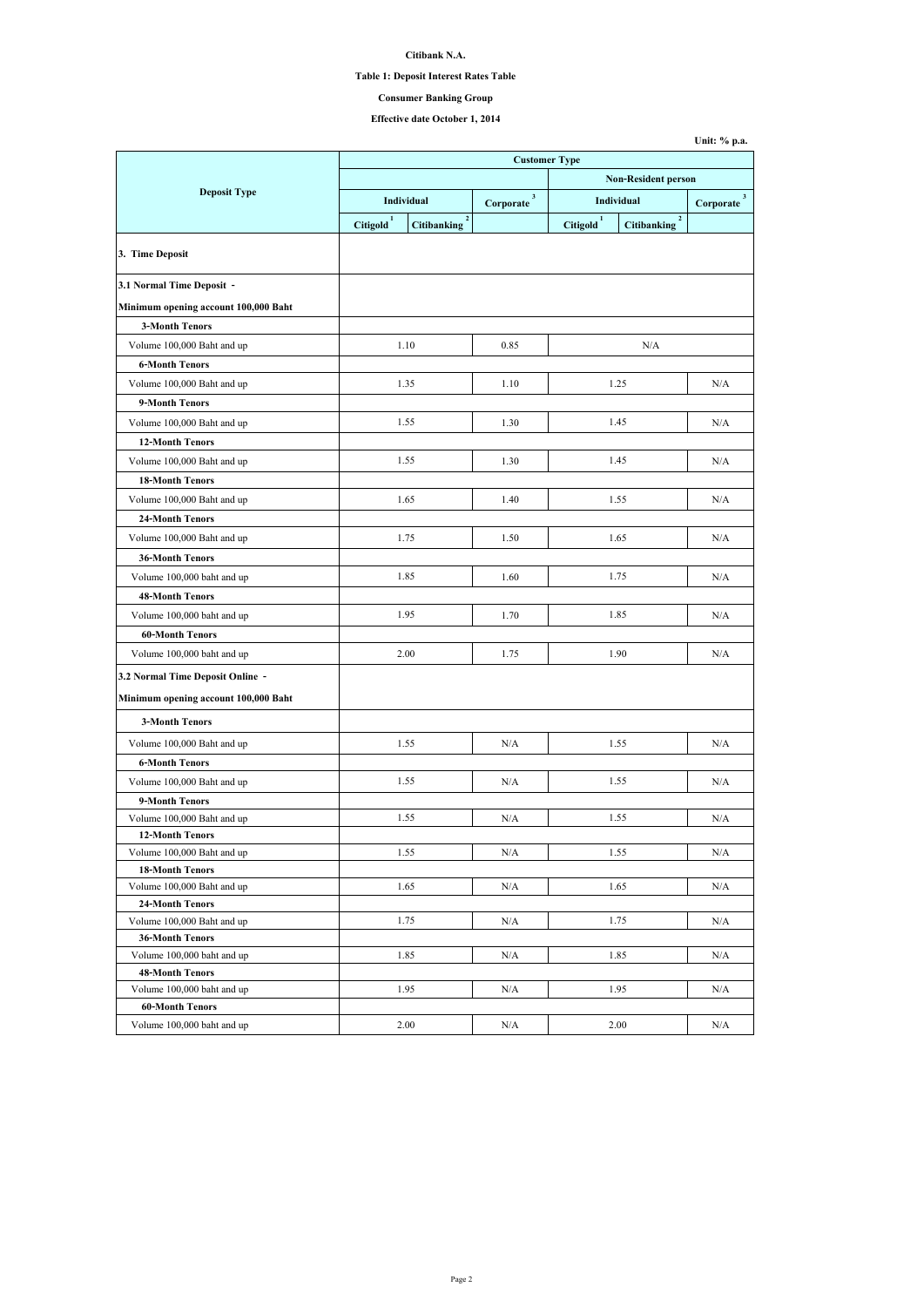## **Table 1: Deposit Interest Rates Table**

# **Effective date October 1, 2014**

|                                    |                       |                                      | <b>Customer Type</b>       |                       |                                      |                           |
|------------------------------------|-----------------------|--------------------------------------|----------------------------|-----------------------|--------------------------------------|---------------------------|
|                                    |                       |                                      | <b>Non-Resident person</b> |                       |                                      |                           |
| <b>Deposit Type</b>                | Individual            |                                      | $\mathbf{3}$<br>Corporate  | <b>Individual</b>     |                                      | $\mathbf{3}$<br>Corporate |
|                                    | Citigold <sup>1</sup> | $\overline{2}$<br><b>Citibanking</b> |                            | Citigold <sup>1</sup> | $\overline{2}$<br><b>Citibanking</b> |                           |
| 3.3 Periodic Time Deposit-         |                       |                                      |                            |                       |                                      |                           |
| <b>Monthly Interest Paid</b>       |                       |                                      |                            |                       |                                      |                           |
| <b>6-Month Tenors</b>              |                       |                                      |                            |                       |                                      |                           |
| Volume 200,000 baht and up         |                       | 1.00                                 |                            | N/A                   |                                      |                           |
| 9-Month Tenors                     |                       |                                      |                            |                       |                                      |                           |
| Volume 200,000 baht and up         | 1.25                  |                                      |                            | N/A                   |                                      |                           |
| <b>12-Month Tenors</b>             |                       |                                      |                            |                       |                                      |                           |
| Volume 200,000 baht and up         |                       | 1.50                                 |                            | N/A                   |                                      |                           |
| <b>18-Month Tenors</b>             |                       |                                      |                            |                       |                                      |                           |
| Volume 200,000 baht and up         |                       | 1.60                                 |                            | N/A                   |                                      |                           |
| <b>24-Month Tenors</b>             |                       |                                      |                            |                       |                                      |                           |
| Volume 200,000 baht and up         |                       | 1.70                                 |                            | N/A                   |                                      |                           |
| <b>36-Month Tenors</b>             |                       |                                      |                            |                       |                                      |                           |
| Volume 200,000 baht and up         |                       | 1.80                                 |                            | N/A                   |                                      |                           |
| <b>48-Month Tenors</b>             |                       |                                      |                            |                       |                                      |                           |
| Volume 200,000 baht and up         |                       | 1.90                                 |                            | N/A                   |                                      |                           |
| <b>60-Month Tenors</b>             |                       |                                      |                            |                       |                                      |                           |
| Volume 200,000 baht and up         |                       | 1.95                                 | N/A                        |                       |                                      |                           |
|                                    |                       |                                      |                            |                       |                                      |                           |
| <b>Quarterly Interest Paid</b>     |                       |                                      |                            |                       |                                      |                           |
| <b>12-Month Tenors</b>             |                       |                                      |                            |                       |                                      |                           |
| Volume 200,000 baht and up         |                       | 1.50                                 | N/A                        |                       |                                      |                           |
| <b>18-Month Tenors</b>             |                       |                                      |                            |                       |                                      |                           |
| Volume 200,000 baht and up         |                       | 1.60                                 | N/A                        |                       |                                      |                           |
| <b>24-Month Tenors</b>             |                       |                                      |                            |                       |                                      |                           |
| Volume 200,000 baht and up         |                       | 1.70                                 |                            | N/A                   |                                      |                           |
| <b>36-Month Tenors</b>             |                       |                                      |                            |                       |                                      |                           |
| Volume 200,000 baht and up         |                       | 1.80                                 |                            | N/A                   |                                      |                           |
| <b>48-Month Tenors</b>             |                       |                                      |                            |                       |                                      |                           |
| Volume 200,000 baht and up         |                       | 1.90                                 | N/A                        |                       |                                      |                           |
| <b>60-Month Tenors</b>             |                       |                                      |                            |                       |                                      |                           |
| Volume 200,000 baht and up         |                       | 1.95                                 | N/A                        |                       |                                      |                           |
|                                    |                       |                                      |                            |                       |                                      |                           |
| <b>Semi Annually Interest Paid</b> |                       |                                      |                            |                       |                                      |                           |
| <b>12-Month Tenors</b>             |                       |                                      |                            |                       |                                      |                           |
| Volume 200,000 baht and up         |                       | 1.50                                 |                            | N/A                   |                                      |                           |
| <b>18-Month Tenors</b>             |                       |                                      |                            |                       |                                      |                           |
| Volume 200,000 baht and up         |                       | 1.60                                 | N/A                        |                       |                                      |                           |
| <b>24-Month Tenors</b>             |                       |                                      |                            |                       |                                      |                           |
| Volume 200,000 baht and up         |                       | 1.70                                 | N/A                        |                       |                                      |                           |
| <b>36-Month Tenors</b>             |                       |                                      |                            |                       |                                      |                           |
| Volume 200,000 baht and up         |                       | 1.80                                 |                            | N/A                   |                                      |                           |
| <b>48-Month Tenors</b>             |                       |                                      |                            |                       |                                      |                           |
| Volume 200,000 baht and up         |                       | 1.90                                 |                            | N/A                   |                                      |                           |
| <b>60-Month Tenors</b>             |                       |                                      |                            |                       |                                      |                           |
| Volume 200,000 baht and up         | 1.95                  |                                      | N/A                        |                       |                                      |                           |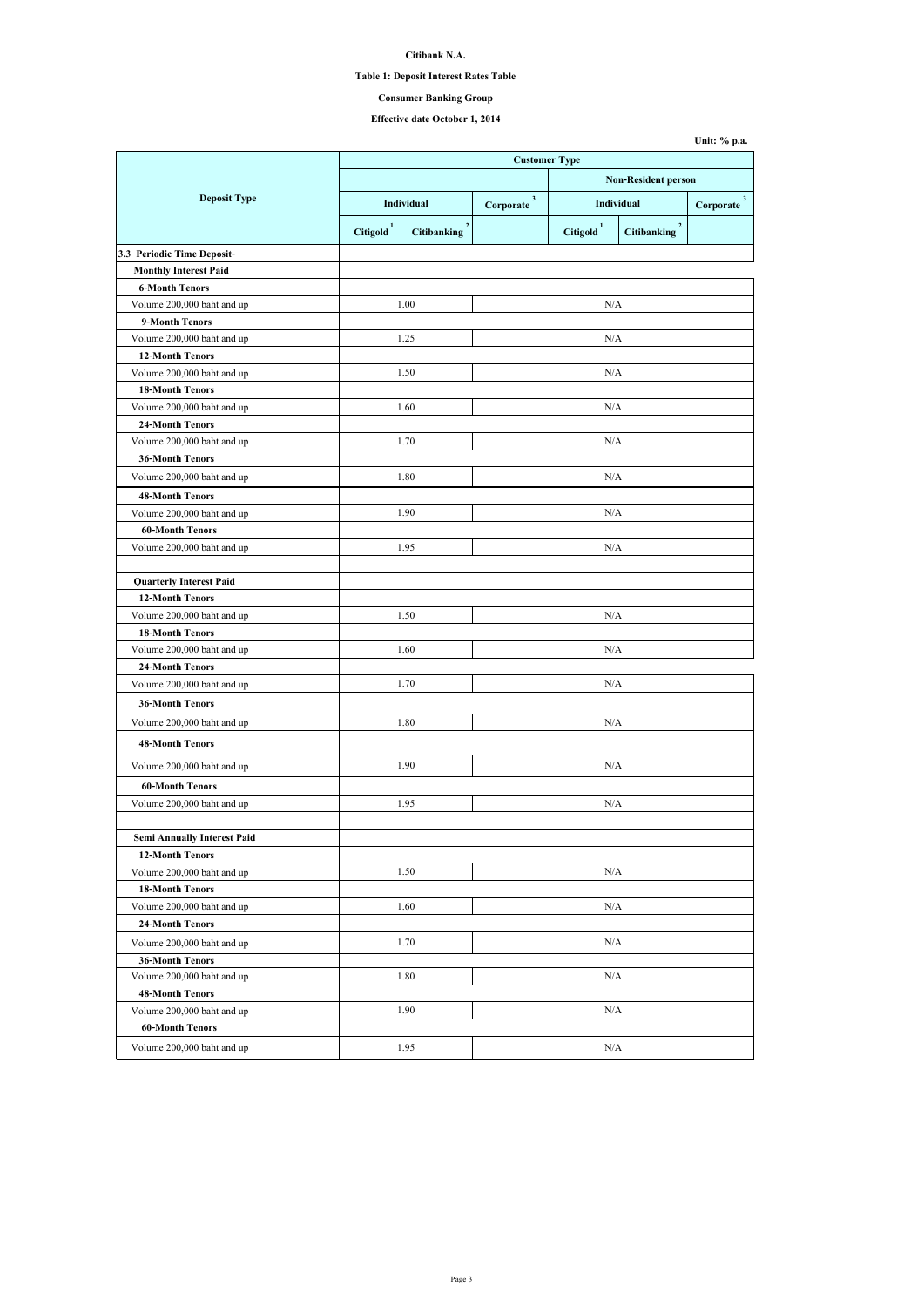| Unit: $\%$ p.a. |  |  |
|-----------------|--|--|
|-----------------|--|--|

## **Table 1: Deposit Interest Rates Table**

# **Effective date October 1, 2014**

|                                       | <b>Customer Type</b>                                          |      |                           |                       |                                               |                           |
|---------------------------------------|---------------------------------------------------------------|------|---------------------------|-----------------------|-----------------------------------------------|---------------------------|
|                                       |                                                               |      |                           |                       | <b>Non-Resident person</b>                    |                           |
| <b>Deposit Type</b>                   | Individual                                                    |      | $\mathbf{3}$<br>Corporate |                       | <b>Individual</b>                             | $\mathbf{3}$<br>Corporate |
|                                       | $\overline{2}$<br>Citigold <sup>1</sup><br><b>Citibanking</b> |      |                           | Citigold <sup>1</sup> | $\overline{\mathbf{2}}$<br><b>Citibanking</b> |                           |
| <b>Annually Interest Paid</b>         |                                                               |      |                           |                       |                                               |                           |
| <b>24-Month Tenors</b>                |                                                               |      |                           |                       |                                               |                           |
| Volume 200,000 baht and up            | 1.70                                                          |      |                           | N/A                   |                                               |                           |
| <b>36-Month Tenors</b>                |                                                               |      |                           |                       |                                               |                           |
| Volume 200,000 baht and up            | 1.80                                                          |      |                           | N/A                   |                                               |                           |
| <b>48-Month Tenors</b>                |                                                               |      |                           |                       |                                               |                           |
| Volume 200,000 baht and up            | 1.90                                                          |      | N/A                       |                       |                                               |                           |
| <b>60-Month Tenors</b>                |                                                               |      |                           |                       |                                               |                           |
| Volume 200,000 baht and up            | 1.95                                                          |      |                           | N/A                   |                                               |                           |
| 3.4 Rising Rate Time Deposit -        |                                                               |      |                           |                       |                                               |                           |
| <b>24-Month Tenors</b>                |                                                               |      |                           |                       |                                               |                           |
| Volume 500,000 baht and up            |                                                               |      |                           |                       |                                               |                           |
| 1st 6-month                           |                                                               | 1.00 |                           |                       |                                               |                           |
| 2nd 6-month                           | 1.25                                                          |      |                           |                       |                                               |                           |
| 3rd 6-month                           |                                                               | 2.50 | N/A                       |                       |                                               |                           |
| 4th 6-month                           |                                                               | 4.00 |                           |                       |                                               |                           |
| Effective Interest Rate is 2.19% p.a. |                                                               |      |                           |                       |                                               |                           |
|                                       |                                                               |      |                           |                       |                                               |                           |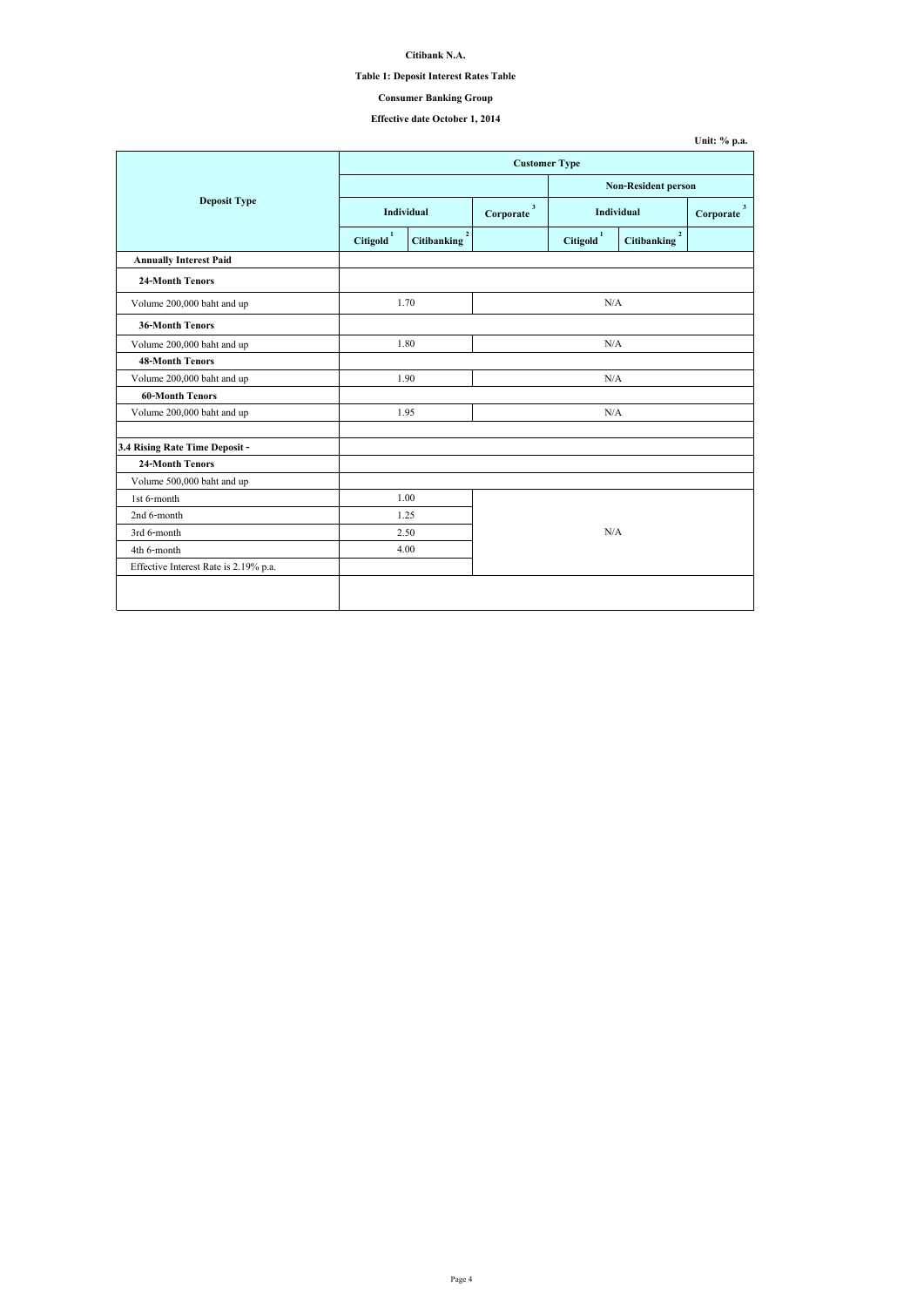| Unit: $\%$ p.a. |  |  |
|-----------------|--|--|
|-----------------|--|--|

## **Table 1: Deposit Interest Rates Table**

# **Effective date October 1, 2014**

|                                       | <b>Customer Type</b>  |                                      |                           |                       |                                      |                             |
|---------------------------------------|-----------------------|--------------------------------------|---------------------------|-----------------------|--------------------------------------|-----------------------------|
| <b>Deposit Type</b>                   |                       |                                      |                           |                       | <b>Non-Resident person</b>           |                             |
|                                       |                       | <b>Individual</b>                    | $\mathbf{3}$<br>Corporate |                       | <b>Individual</b>                    | 3 <sup>1</sup><br>Corporate |
|                                       | Citigold <sup>1</sup> | $\overline{2}$<br><b>Citibanking</b> |                           | Citigold <sup>1</sup> | $\overline{2}$<br><b>Citibanking</b> |                             |
| 3.5 Flexible Time Deposit Enhancement |                       |                                      |                           |                       |                                      |                             |
| 2.5-Month Tenors (10 weeks)           |                       |                                      |                           |                       |                                      |                             |
| Volume 200,000 baht and up            | 1.10                  |                                      | N/A                       |                       |                                      |                             |
| <b>3-Month Tenors</b>                 |                       |                                      |                           |                       |                                      |                             |
| Volume 200,000 baht and up            | 1.10                  |                                      | N/A                       |                       |                                      |                             |
| <b>6-Month Tenors</b>                 |                       |                                      |                           |                       |                                      |                             |
| Volume 200,000 baht and up            |                       | 1.35                                 | N/A                       |                       |                                      |                             |
| 9-Month Tenors                        |                       |                                      |                           |                       |                                      |                             |
| Volume 200,000 baht and up            |                       | 1.45                                 |                           | N/A                   |                                      |                             |
| <b>10-Month Tenors</b>                |                       |                                      |                           |                       |                                      |                             |
| Volume 200,000 baht and up            |                       | 1.45                                 | N/A                       |                       |                                      |                             |
| <b>12-Month Tenors</b>                |                       |                                      |                           |                       |                                      |                             |
| Volume 200,000 baht and up            |                       | 1.45                                 | N/A                       |                       |                                      |                             |
| <b>18-Month Tenors</b>                |                       |                                      |                           |                       |                                      |                             |
| Volume 200,000 baht and up            |                       | 1.55                                 |                           | N/A                   |                                      |                             |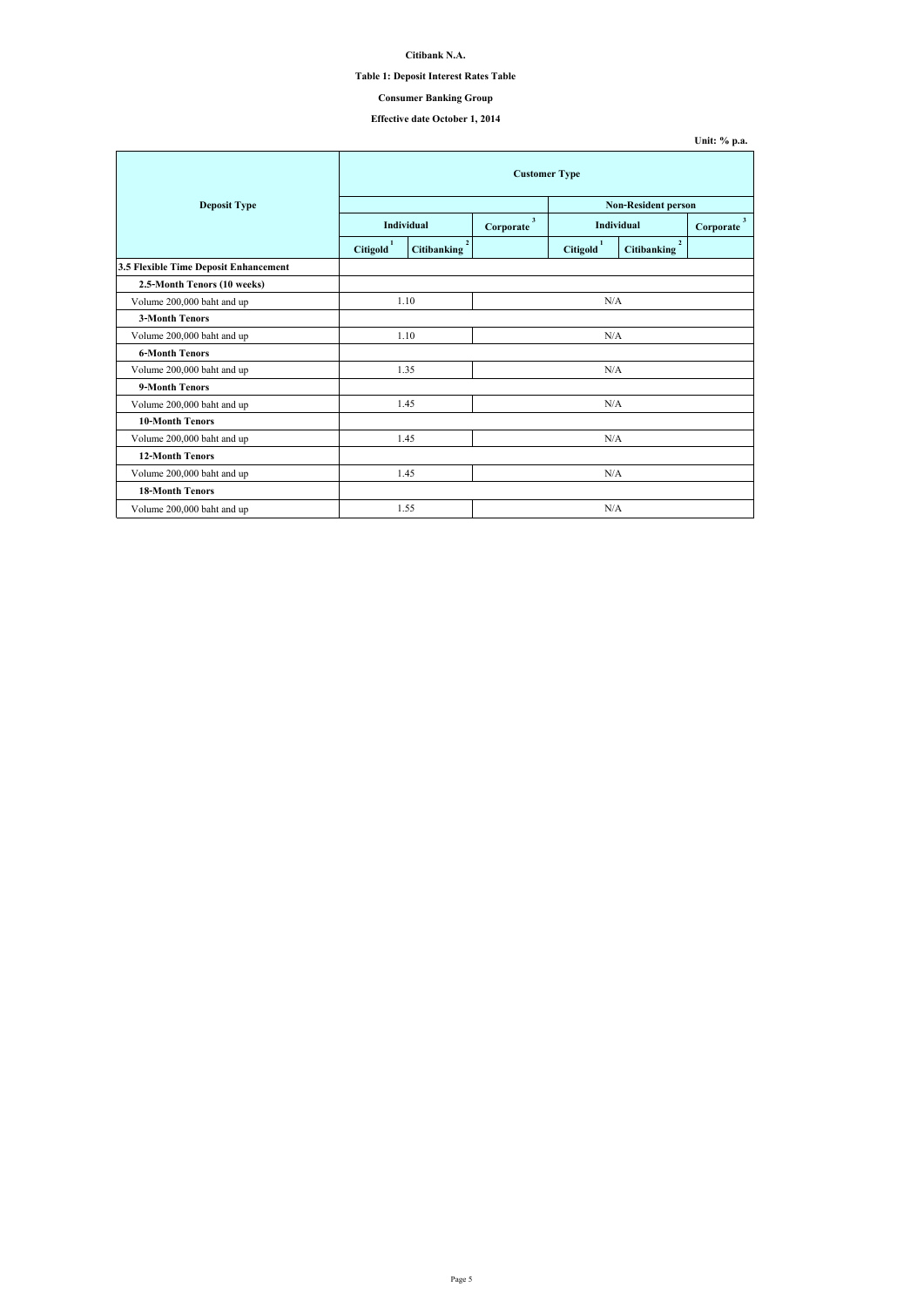**Unit: % p.a.**

#### **Citibank N.A.**

#### **Table 1: Deposit Interest Rates Table**

**Effective date October 1, 2014**

**Consumer Banking Group**

**Terms and conditions for interest payment.**

o This table is only for Consumer banking

o In case of withdrawal before maturity for Normal Time Deposit, Periodic Time Deposit, Rising Rate Time Deposit, Flexible Time Deposit (Original),

Flexible Time Deposit Enhancement and Bill of Exchange, the interest rate will pay according to the condition, or subject to Management Approvals.

- o Terms and conditions for Normal Time Deposit, Periodic Time deposit and Rising Rate Time deposit in case of withdrawal before maturity are as following
	- o Deposit length of less than 3 months: No interest payment.
	- o Deposit length of 3 months or more: Citibank will pay interest, based on savings account interest rate on the withdrawal date, but not more than 1% p.a. For accounts with periodic interest payment, Citibank will deduct the excess interest rates paid from the principal amount.
	- o Interest payments are exempted for corporate accounts with withdrawals before the time deposit maturity.
	- o For Rising Rate time deposit accounts with deposit length of 3 months or more, Citibank will pay interest by deducting
- o Interest rate calculations for time deposits are based on non-accumulated interest calculations.
- o For non-resident THB accounts, Citibank will not pay interest rates for all THB saving accounts.
- o For non-resident THB accounts, Citibank will open only Normal Time deposit accounts with 6-month tenors or longer.
- o Savings Plus accounts is a special account with higher interest rates than regular savings accounts; The T&C are the same and referred to the Normal Savings account with effect from 23 July 2012 and onwards, following the terms and conditions on the account opening date.
- o For Online Time Deposit opening, it means that you have reviewed and decided to open this Time Deposit and allowed Citibank to refer to your account opening documents and signature from your existing current account or saving account as reference and evidence for opening this Time Deposit with no exception.
- o Opening of Time Deposit online transaction is available 24 hours. However, the online transaction that has been made after 10:00 p.m. of business days or the online transaction that has been made on weekends or on public holidays will be treated as the transaction with the quoted interest rate of the

 Saturday - Sunday with the deposit in cash via Cash Deposit Machine as the bank does not provide Teller Counter services, or in case the customer deposit in cheque, Citibank will post the ledger and start to calculate the interest for the mentioned amount on the next business day of the normal banking days on Monday - Friday. In case of the deposit in cheque, the amount will be effective only if the cheque is completely cleared. o For the case that customer opens Current Account or Savings Account, which are the accounts that Citibank specially services on

next business day transaction.

- o Terms and Conditions for Flexible Time Deposit account (Original) are as followings:
	- o Flexibility to partially withdraw cash, allowed after 1 month of deposit, and continue to earn original interest rate on remaining balance at maturity.
	- o Partially withdrawal amount up to 50% of initial deposit earns 1.15% p.a. while the amount exceeding 50% earns Citibank Normal Savings rate.
- o Terms and Conditions for Flexible Time Deposit Enhancement are as followings:
	- o To enable the facility to partially withdraw cash through remote channel, customer is required to open new savings account.
	- o For the partial withdrawal within 1 month from deposit date, zero percent interest rates will be given.
	- o For partial withdrawal after 1 month or longer, will receive early break interest rate of normal savings interest rate on the withdrawn date.
		- The remaining balance at maturity earns originally agreed interest rate.
- o The aforementioned provisions of Flexible Time Deposit Enhancement are as informed which will be effective as follows:
	- (a) on May13, 2009 with respect to the customers who open an Flexible Time Deposit Enhancement Account from May 13, 2009 onwards; and
	- (b) on June 13, 2009 with respect to the customers who opened an Flexible Time Deposit Enhancement Account before May 13, 2009 whose accounts are matured and renewed/rolled over from June 13, 2009 onwards.
- o Terms and conditions for Non-resident baht accounts
	- o Principals and interests are not under a blanket guaranteed by Deposit Protection Agency Act B.E.2551 which is
- o Terms and Conditions for Bill of Exchange are as followings:
	- o The Bill of Exchange holder is the bank's creditor.
	- o Principals and interests are not under a blanket guaranteed by Deposit Protection Agency Act B.E.2551 which is effective August 11, 2008.
	- o Please thoroughly study the risks incurred by any factors (e.g. ordinary transfer risk, lost of B/E Certificate, etc.)
	- from Risk Disclosure Statement which will be provided together with Bill of Exchange Certificate.
	- o Pre-maturity redemption are subjected to the following interest rate penalties:
		- o For tenor of less than 3 months: No interest payment.
		- o For tenor of 3 months or more: Citibank will pay interest, based on savings account interest rate on the

**Remark :**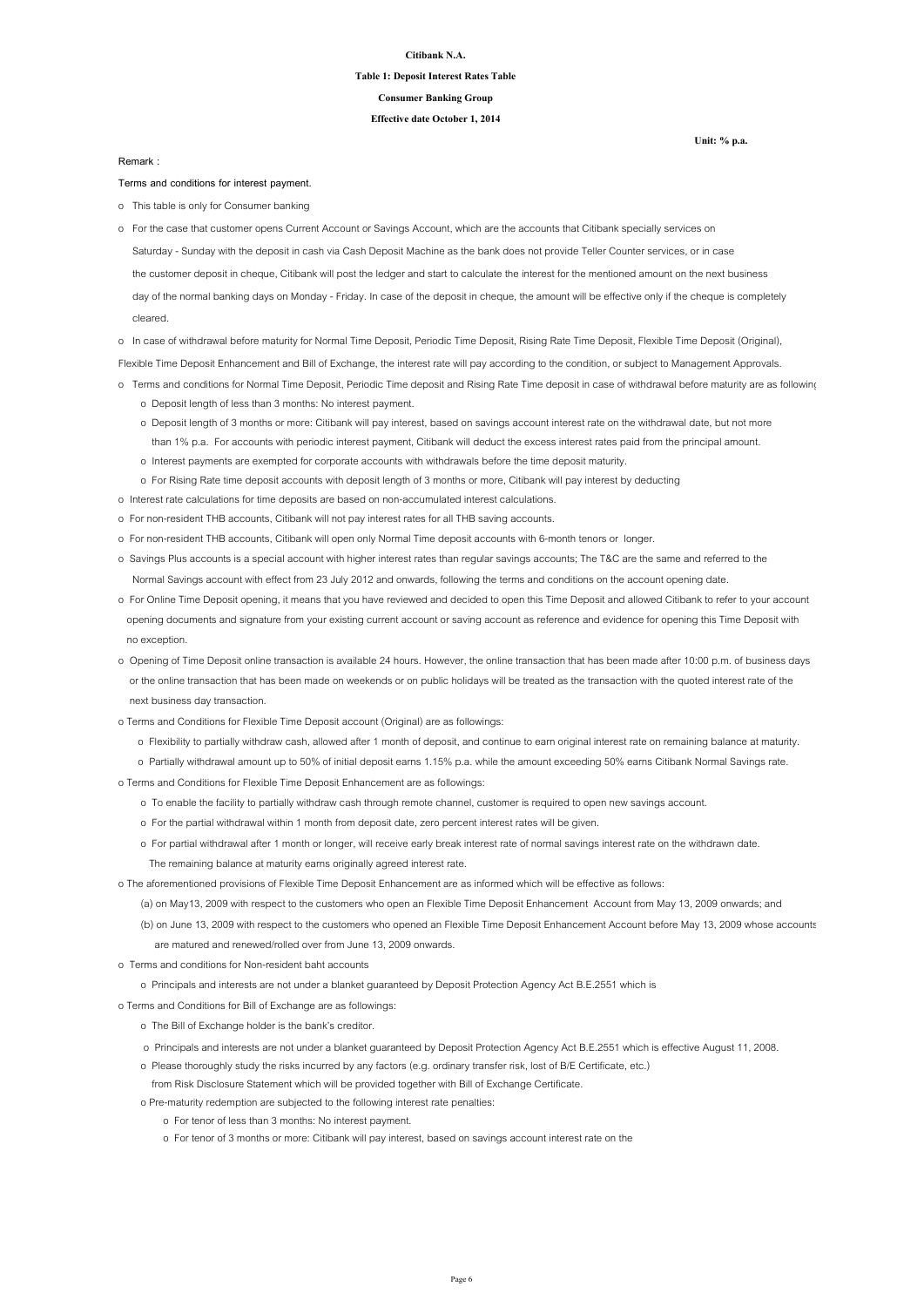**Unit: % p.a.**

#### **Citibank N.A.**

#### **Table 1: Deposit Interest Rates Table**

#### **Effective date October 1, 2014**

#### **Consumer Banking Group**

#### **Other Terms and Conditions**

**Announcement date September 30, 2014**

**(Vira-anong C. Phutrakul )**

**Managing Director, Retail Banking Head**

**Authorize Signature…………………….**

8. Citibank may offer gifts to new customers and on the anniversary program. Annual gifts may be given to all existing customers who eligible to the program under terms and conditions which will be announced and informed to the customers accordingly.

9. Citibank reserves the right to change conditions and interest rates as appropriate which will be in line with economic situation. Citibank will announce for the changes accordingly.

1. From 1 August 2014 Citigold customers are customers who have sum of Deposit and Investment balance 3 million baht and up. However, Citibank reserves the right to cancel Citigold membership in case that customers have total balance lower than 3 million baht for 12 consecutive months according to Citibank conditions.

2. Citibanking customers are customers who have sum of Deposit and Investment balance 100,000 baht and up. This includes all Citibank and Citigroup staff who have sum of Deposit and Investment balance less than 100,000 baht.

3. Corporate customers are corporate that open accounts with Consumer Banking Group and have sum of Deposit and Investment balance 100,000 baht and up.

4. All Citibank customers will be eligible for interest rate on this Interest Rates Table and will be eligible for additional special rate no more than 0.75% p.a. The special interest is subject to customer's asset under management amount and bank management approval. The mentioned special rate does not apply to auto rollover Time deposit, all types of Saving accounts and Rising Rate Time deposit .

5. Citibank can offer additional interest rate 0.25%p.a.on top of announced interest rate to all Citibank and Citigroup staff. The mentioned special rate does not apply to all types of Saving accounts, Rising Rate Time deposit and auto rollover Time deposit.

7. Citibank can offer Citigold interest rate to Citibanking customers who add deposit balance to 2 million baht and up according to the conditions of Citigold customers.

6. Volume is total deposit balance of customers and their relatives on a same day.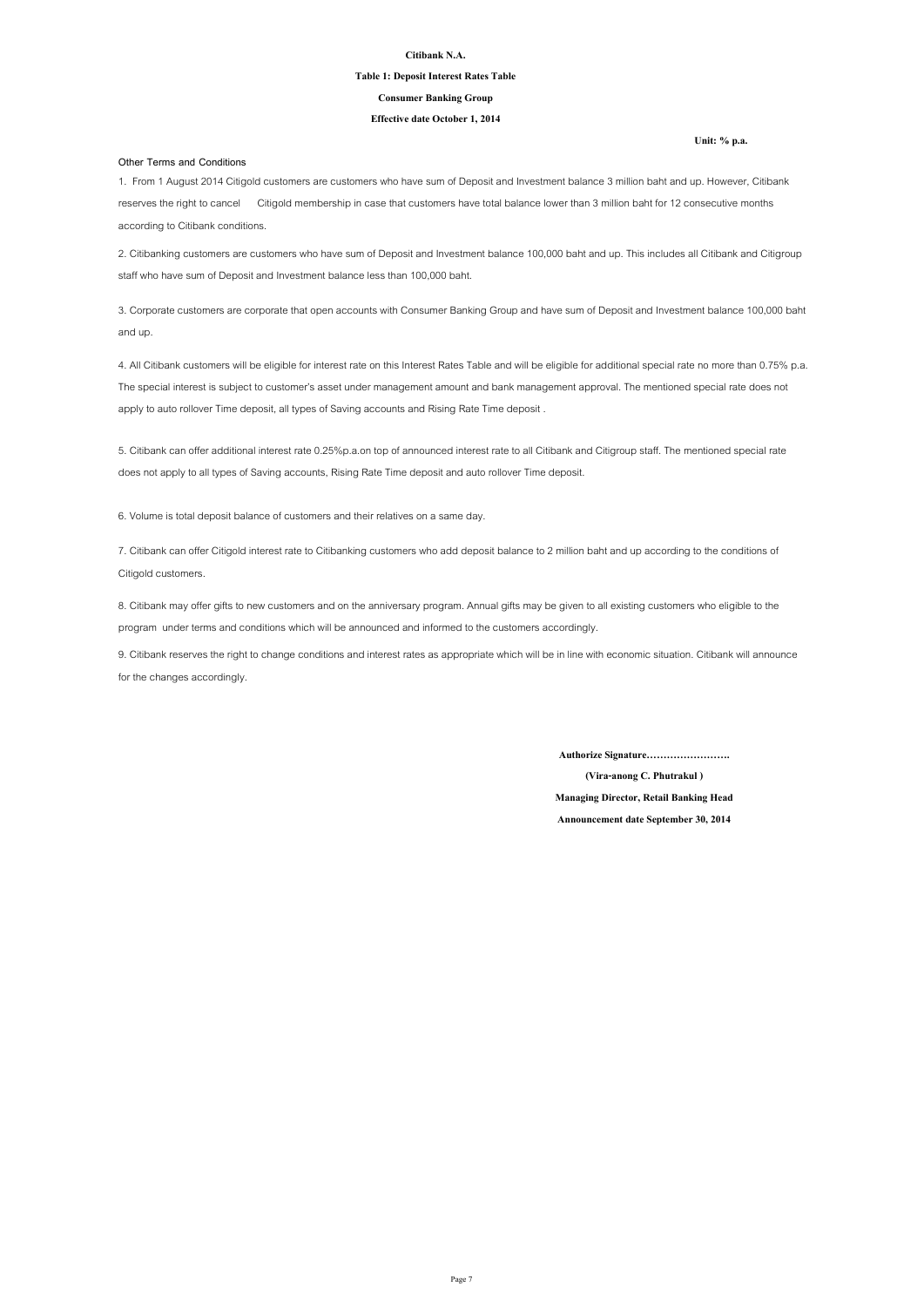|                                                                                       |                                 | Citibank N.A.                                              |                                     |                                  |  |  |  |  |
|---------------------------------------------------------------------------------------|---------------------------------|------------------------------------------------------------|-------------------------------------|----------------------------------|--|--|--|--|
|                                                                                       |                                 | <b>Table 2: Lending Interest Rates</b>                     | 1/                                  |                                  |  |  |  |  |
|                                                                                       |                                 | <b>Consumer Banking Group</b>                              |                                     |                                  |  |  |  |  |
|                                                                                       |                                 | <b>Effective date October 1, 2014</b>                      |                                     |                                  |  |  |  |  |
|                                                                                       |                                 |                                                            |                                     | Unit: % p.a.                     |  |  |  |  |
|                                                                                       |                                 | <b>A. Reference Interest Rates</b>                         |                                     |                                  |  |  |  |  |
| 1. Minimum Loan Rate                                                                  |                                 | <b>MLR</b>                                                 | 7.25                                |                                  |  |  |  |  |
| 2. Minimum Overdraft Rate                                                             |                                 | <b>MOR</b>                                                 | N/A                                 |                                  |  |  |  |  |
| 3. Minimum Retail Rate                                                                |                                 | <b>MRR</b>                                                 | N/A                                 |                                  |  |  |  |  |
| 4. Others (if any)                                                                    |                                 |                                                            |                                     |                                  |  |  |  |  |
|                                                                                       |                                 |                                                            |                                     | Unit: % p.a.                     |  |  |  |  |
|                                                                                       |                                 | <b>B. Maximum Interest Rates</b>                           |                                     |                                  |  |  |  |  |
| <b>B</b> (1) Consumer Loan                                                            | <b>Personel Loan</b>            |                                                            |                                     | <b>Overdraft with Collateral</b> |  |  |  |  |
|                                                                                       | <b>With Collateral</b>          | <b>Without Collateral</b>                                  | <b>Housing Loan</b>                 |                                  |  |  |  |  |
|                                                                                       | MLR-0.50% $^{27}$ (Currently is |                                                            | MLR-0.50% $^{27}$ (Currently is     |                                  |  |  |  |  |
| 5. Ceiling Rate                                                                       | equal to $6.75\%$ )             | N/A                                                        | equal to $6.75\%$ )                 | 5.75                             |  |  |  |  |
| 6. Maximum Default Interest Rate                                                      | $15.00^{4/}$                    | N/A                                                        | $15.00^{4/}$                        | N/A                              |  |  |  |  |
|                                                                                       |                                 |                                                            |                                     |                                  |  |  |  |  |
| <b>B</b> (2) Commercial Loan                                                          | Overdraft                       | <b>Short Term (<math>\leq</math> 1 Year)</b> <sup>3/</sup> | Long Term $(>1$ Year) <sup>3/</sup> |                                  |  |  |  |  |
| 7. Ceiling Rate                                                                       | $\rm N/A$                       | 20.99                                                      | 20.99                               |                                  |  |  |  |  |
| 8. Maximum Default Interest Rate                                                      | $\rm N/A$                       | 20.99                                                      | 20.99                               |                                  |  |  |  |  |
|                                                                                       |                                 |                                                            |                                     |                                  |  |  |  |  |
| Remark:                                                                               |                                 |                                                            |                                     |                                  |  |  |  |  |
| 1/ Exclude the type of credits in which BOT has stipulated the specific criteria.     |                                 |                                                            |                                     |                                  |  |  |  |  |
| 2/ Ceiling rate for Housing Loan approved before year 2011 is 20.32%                  |                                 |                                                            |                                     |                                  |  |  |  |  |
| 3/ Product not being offered currently                                                |                                 |                                                            |                                     |                                  |  |  |  |  |
| 4/ Maximum default interest rate for Housing Loan approved before year 2011 is 45.63% |                                 |                                                            |                                     |                                  |  |  |  |  |
|                                                                                       |                                 |                                                            |                                     |                                  |  |  |  |  |
|                                                                                       |                                 |                                                            |                                     |                                  |  |  |  |  |
|                                                                                       |                                 |                                                            |                                     |                                  |  |  |  |  |
|                                                                                       | (Vira-anong C. Phutrakul)       |                                                            |                                     |                                  |  |  |  |  |
| <b>Managing Director, Retail Banking Head</b>                                         |                                 |                                                            |                                     |                                  |  |  |  |  |

 **Announcement date September 30, 2014**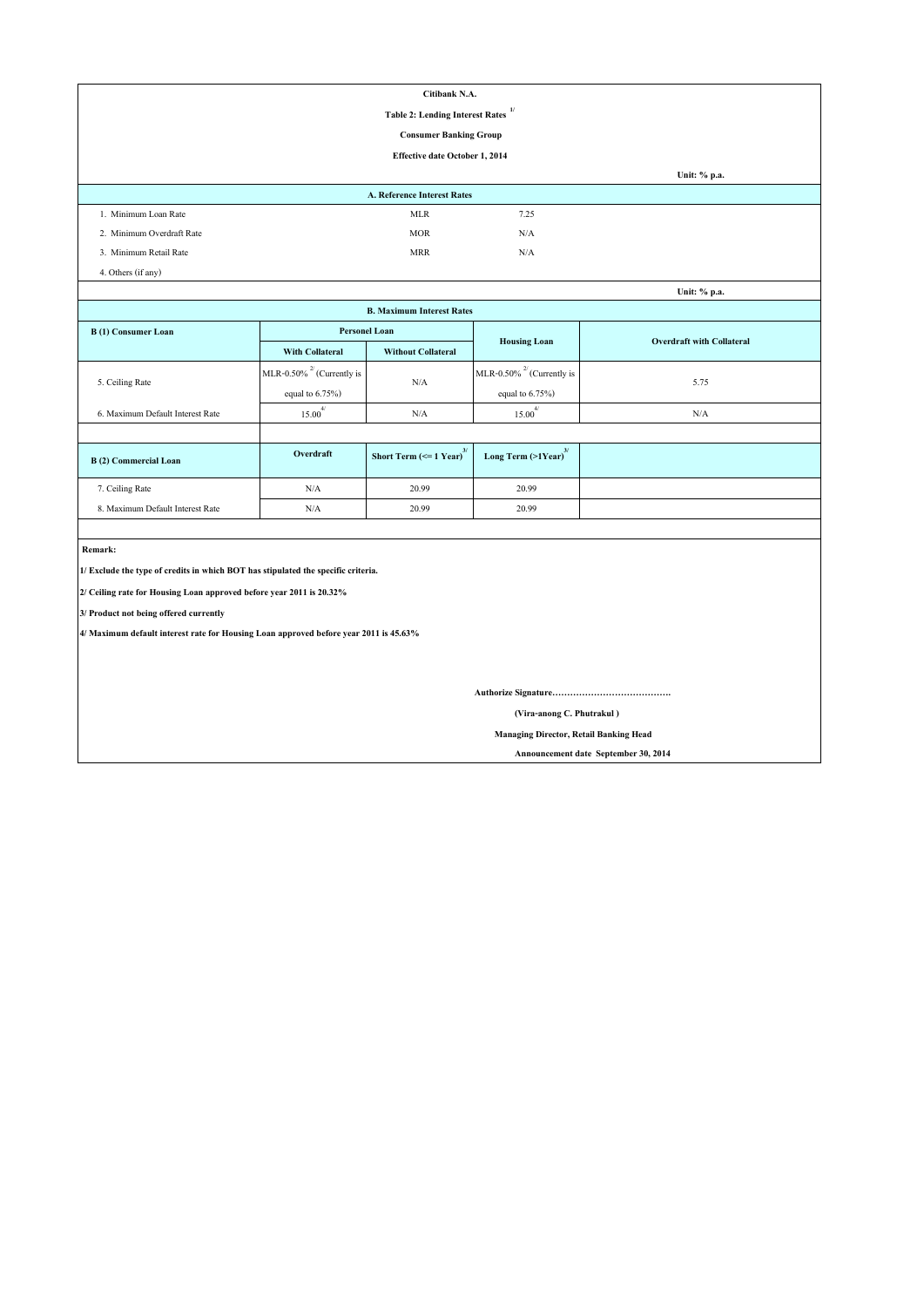|                                                                    |                        | Citibank N.A.                                                                                  |                                                                |               |  |  |  |
|--------------------------------------------------------------------|------------------------|------------------------------------------------------------------------------------------------|----------------------------------------------------------------|---------------|--|--|--|
|                                                                    |                        | Table 3: Fees/ Charges and Penalty Related to Deposit and Lending <sup>1</sup> and Others Fees |                                                                |               |  |  |  |
|                                                                    |                        | <b>Consumer Banking Group</b>                                                                  |                                                                |               |  |  |  |
|                                                                    |                        | <b>Effective date October 1, 2014</b>                                                          |                                                                |               |  |  |  |
|                                                                    |                        |                                                                                                |                                                                |               |  |  |  |
| <b>A. Fee related to Deposit</b> $3/$                              |                        | <b>Unit: THB</b>                                                                               | Remark $\frac{4}{3}$                                           |               |  |  |  |
|                                                                    |                        |                                                                                                | Total average balance lower than 3 million baht for Citigold   |               |  |  |  |
| 1. Below minimum balance account service fee                       |                        | 100 THB/Account/month (Charges by Quarter) for Citibanking                                     | customer and Total average balance lower than 100,000 baht for |               |  |  |  |
|                                                                    |                        |                                                                                                | Citibanking customer                                           |               |  |  |  |
| <b>B.</b> Fee related to Lending                                   |                        | <b>Unit: THB</b>                                                                               |                                                                |               |  |  |  |
|                                                                    |                        | <b>Personal Loan</b>                                                                           |                                                                |               |  |  |  |
| B (1) Consumer Loan: Actual and reasonable expenses                | <b>With Collateral</b> | <b>Without Collateral</b>                                                                      | <b>Housing Loan</b>                                            | <b>Remark</b> |  |  |  |
| 1. Expenses paid to government authorities i.e.,                   |                        |                                                                                                |                                                                |               |  |  |  |
|                                                                    | 0.05% of loan amount   |                                                                                                |                                                                |               |  |  |  |
| 1) Stamp duty                                                      | or maximum 10,000      | N/A                                                                                            | 0.05% of loan amount or maximum                                |               |  |  |  |
|                                                                    | baht                   |                                                                                                | 10,000 baht                                                    |               |  |  |  |
|                                                                    | 1% of the loaned       |                                                                                                |                                                                |               |  |  |  |
| 2) Mortgage Registration Fee                                       | amount or maximum      | N/A                                                                                            | $1\%$ of the loaned amount or                                  |               |  |  |  |
|                                                                    | 200,000 baht           |                                                                                                | maximum 200,000 baht                                           |               |  |  |  |
| 2. Expenses paid to the third or external parties i.e.,            |                        |                                                                                                |                                                                |               |  |  |  |
| In general case                                                    |                        |                                                                                                |                                                                |               |  |  |  |
| 1) Credit Bureau search fee                                        | N/A                    | N/A                                                                                            | N/A                                                            |               |  |  |  |
| 2) Collateral Appraisal expenses                                   | Maximum 4,000 baht     | N/A                                                                                            | Maximum 4,000 baht                                             |               |  |  |  |
|                                                                    | Rate subject to        |                                                                                                |                                                                |               |  |  |  |
| 3) Insurance premium                                               | insurance company      | N/A                                                                                            | Rate subject to insurance company                              |               |  |  |  |
|                                                                    |                        |                                                                                                |                                                                |               |  |  |  |
| 4) Payment fee through other counters/channels                     |                        | N/A                                                                                            |                                                                |               |  |  |  |
| (Bangkok Metropolitan area and Greater bangkok charge per          |                        |                                                                                                |                                                                |               |  |  |  |
| transaction / upcountry charge per transaction (actual costs))     |                        |                                                                                                |                                                                |               |  |  |  |
| Citibank N.A.                                                      | Free                   |                                                                                                | Free                                                           |               |  |  |  |
| <b>Bangkok Bank</b>                                                | 20 THB/ 35 THB         |                                                                                                | 20 THB/ 35 THB                                                 |               |  |  |  |
| Thai Military Bank                                                 | 20 THB/ 35 THB         |                                                                                                | 20 THB/ 35 THB                                                 |               |  |  |  |
| <b>Bank of Ayudhya</b>                                             | 20 THB/ 35 THB         |                                                                                                | 20 THB/ 35 THB                                                 |               |  |  |  |
| Krung Thai Bank                                                    | 25 THB/ 25 THB         |                                                                                                | 25 THB/ 25 THB                                                 |               |  |  |  |
| Kasikorn Bank                                                      | 25 THB/ 35 THB         |                                                                                                | 25 THB/ 35 THB                                                 |               |  |  |  |
| Siam Commercial Bank                                               | 25 THB/ 40 THB         |                                                                                                | 25 THB/ 40 THB                                                 |               |  |  |  |
| In default case<br>1) Returned Cheque fee (other commercial banks) | N/A                    | N/A                                                                                            | N/A                                                            |               |  |  |  |
| (2) Fee for insufficient fund (In case of payment by debiting      |                        |                                                                                                |                                                                |               |  |  |  |
| from the account of other commercial banks)                        | N/A                    | N/A                                                                                            | N/A                                                            |               |  |  |  |
|                                                                    | Maximum 225            |                                                                                                |                                                                |               |  |  |  |
| 2/<br>3) Debt Collection Expenses                                  | baht/billing cycle     | N/A                                                                                            | Maximum 225 baht/billing cycle                                 |               |  |  |  |
| 3. Operating cost of commercial bank                               |                        |                                                                                                |                                                                |               |  |  |  |
| In general case                                                    |                        |                                                                                                |                                                                |               |  |  |  |
| 1) Collateral Appraisal expenses $2/$                              | N/A                    | N/A                                                                                            | N/A                                                            |               |  |  |  |
| (2) Fee for a new statement requested (for the second copy or      | N/A                    | N/A                                                                                            | N/A                                                            |               |  |  |  |
| more)                                                              |                        |                                                                                                |                                                                |               |  |  |  |
| 3) Loan processing fee                                             | Free                   | N/A                                                                                            | Free                                                           |               |  |  |  |
| In default case                                                    |                        |                                                                                                |                                                                |               |  |  |  |
| 2/<br>3) Debt Collection Expenses                                  | N/A                    | N/A                                                                                            | N/A                                                            |               |  |  |  |
| B(2) Commerical Loan: Actual and reasonable expense                |                        | Overdraft                                                                                      |                                                                | Remark        |  |  |  |
| 1. N/A                                                             |                        | N/A                                                                                            |                                                                | N/A           |  |  |  |